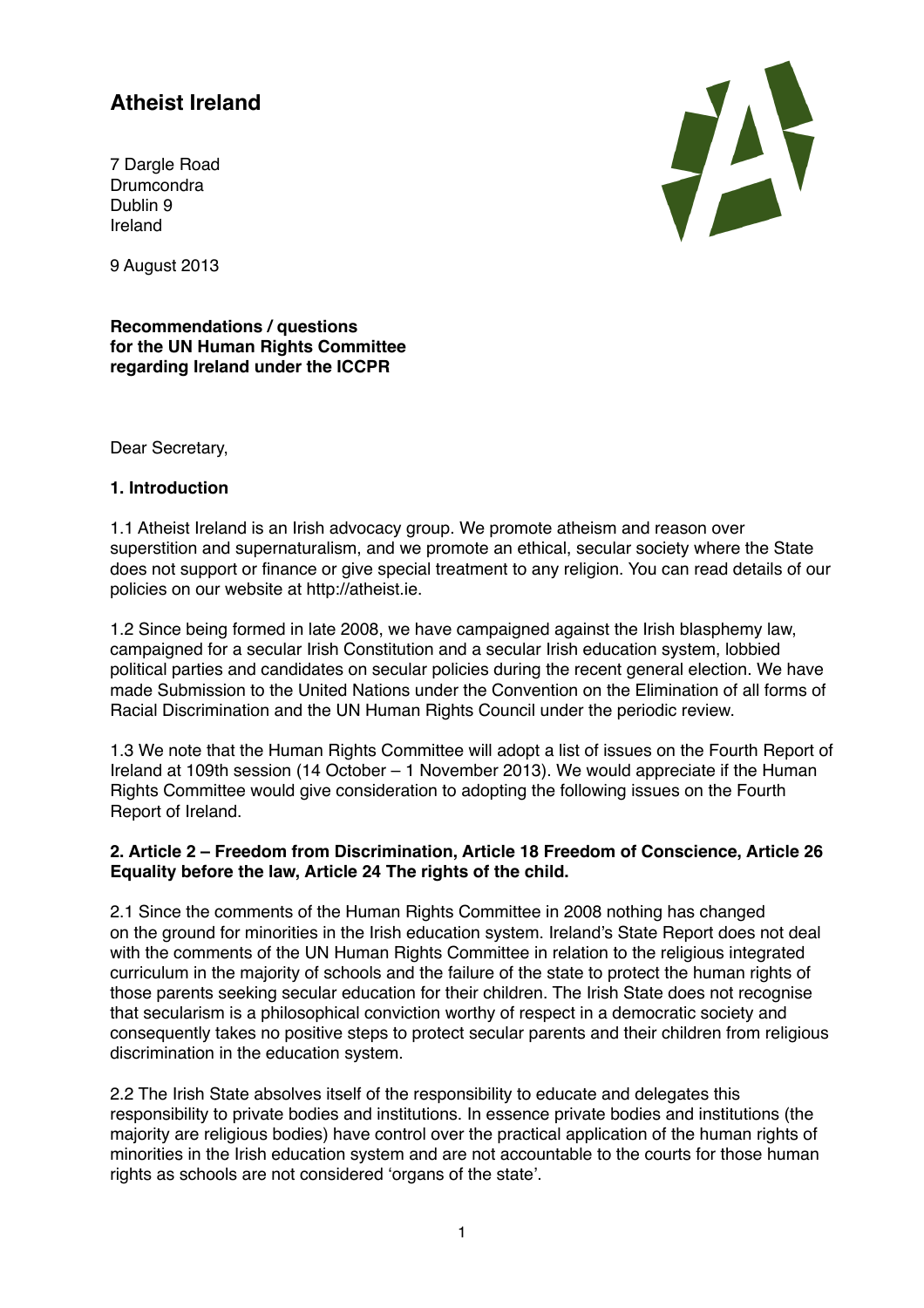2.3 In a Submission to the European Court of Human Rights in the Louise O'Keeffe case the Irish Human Rights Commission stated that:-

"A serious question arises in the present application as to whether the State has maintained a sufficient level of control over publicly funded national schools to ensure that the rights enshrined under the Convention, namely Articles 3, 8, 13 and Article 2 of Protocol [1](#page-6-0), are fully upheld within the education system. " (page 6 para 20). <sup>1</sup>

#### 2.4 The Commission also stated in their Submission to the European Court that:-

"In the Supreme Court Judgment it was suggested that there was no legal obligation on the Applicant's parents to send her to the national school she attended or another similar school. It is respectfully submitted that this element of the Supreme Court Judgment, (which refers to the constitutional right of parents to educate their children at home, or to send their children to a school of their choice) did not refer to the criminal penalties under the 1926 Act or indeed reflect the every day reality of the education system in Ireland. In practice, a negligible number of children are home schooled, no doubt as there are very few parents with the means, competence or desire to do so. The references, therefore, to home schooling and private schooling are far outside the norm in relation to the education of children. This passage of the Judgment does not appear to take full cognisance of the compulsory nature of education, both by reference to the Constitution and by statute as outlined above." (page 8 para 27 – Submission IHRC to European court).

## **3. Religious instruction classes**

3.1 Opting out of religious instruction classes in Irish schools is a theoretical illusion. The Constitutional right to opt out in Irish schools has not been interpreted to mean the physical removal of students from religious instruction classes, prayers, preparation for Holy Communion/Confirmation, Religious ceremonies (Mass etc).

3.2 Parents are responsible for the supervision of their children if they wish to remove their children from religious instruction classes, prayers, and preparation for Holy Communion/ Conformation or ceremonies (Mass etc). There are no non-discriminatory exemptions or alternatives that would accommodate minorities and consequently secular parents cannot ensure that the teaching of their children is in conformity with their convictions.

3.3 In the majority of cases children are left sitting in the back of the religious instruction class and will also attend religious ceremonies during school hours as parents simply cannot remove their child from school on a daily basis.

# **4. Religious integrated curriculum**

4.1 The Supreme Court recognises that a religious ethos (Characteristic spirit) influences all children that attend the school.

Barrington J. Campaign to Separate Church and State v Minister for Education 1998 (3 IR 321) Extract: "A child who attends a school run by a religious denomination different from his own may have a constitutional right not to attend religious instruction at that school but the Constitution cannot protect him from being influenced, to some degree, by the religious 'ethos' of the school. A religious denomination is not obliged to change the general atmosphere of its school merely to accommodate a child of a different religious persuasion who wishes to attend that school."

4.2 A Religious integrated curriculum presupposes that children could learn about Christianity and the Catholic faith in detail and not objectively without being subjected mentally to what constitutes or might constitute unwanted influence or indoctrination.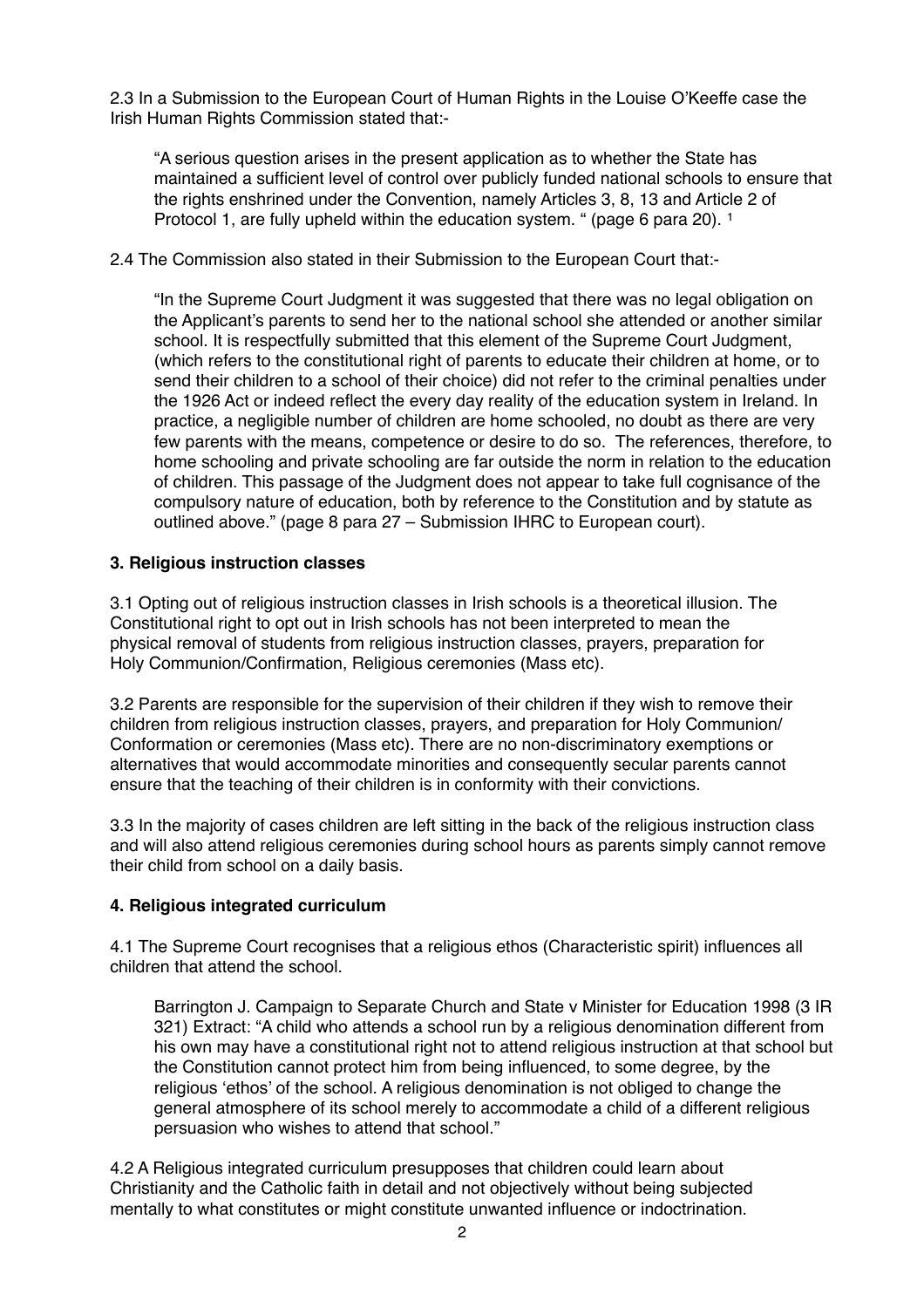4.3 The Education Act 1998 does not oblige schools to inform parents exactly where in the curriculum they are integrating religion and what part of each subject is not delivered in a neutral and objective manner. The state has no power to ensure that the curriculum is delivered in and neutral and objective manner.

4.4 There is no effective remedy in Ireland to vindicate the human rights under the Covenant of those parents that seek secular education for their children as these schools are not 'organs of the state'.

## **5. Access to schools without religious discrimination**

5.1 Secular parents and their children are dispersed throughout the country and have no option but to send their children to schools with a religious ethos. Section 7 3 (c) of the Equal Status Act permits schools with a religious ethos to give preference to co-religionists, in the event of a shortage of place and in order to uphold their ethos.

5.2 The majority of schools in Ireland are religious and Catholic and consequently parents are obliged to produce a Catholic Baptismal certificate in order to register their child for the local school. In the majority of cases it is the only school in the local area. Schools with a religious ethos operate two admissions lists, one for co-religionists and another one for minorities. Secular parents are obliged to disclose their private details in accessing education for their children.

5.3 The Irish State does not respect secularism as a philosophical conviction that is worthy of respect in a democratic society. Many parents in Ireland believe that religious discrimination undermines the dignity of the human person and they want their children brought up with their human rights guaranteed and protected by the state.

5.4 On 15th March 2012 at the UN under the Universal Periodic Review, Ireland rejected a recommendation to eliminate religious discrimination in access to education. The State claimed that they were opening up more non-denominational schools in Ireland. As it stands now there are no non-denominational schools registered with the Dept of Education so it is difficult to understand how the State could be opening up more.

#### **6. Recommendations by the IHRC on School Enrollment Policies**

6.1 In their Submission to the Government on School Enrollment Policies the Irish Human Rights Commission recommended the following and we ask that the Committee raise this with the State party.

6.2 "In addition the IHRC recommends that the State put in place legislative measures to ensure that admission policies are free from discrimination, respect privacy and uphold the right to freedom of religion, conscience and thought, including the philosophical convictions of parents and children.

6.3 The IHRC recommends that pending further diversity in school provision the Government amend section 7 of the Equal Status Acts 2000-2008 which allows primary and second-level schools which have a particular denominational ethos to give preference in admission to students of a particular religious denomination over others and to refuse admission to such students where this is essential to uphold the ethos of the school."<sup>[2](#page-6-1)</sup>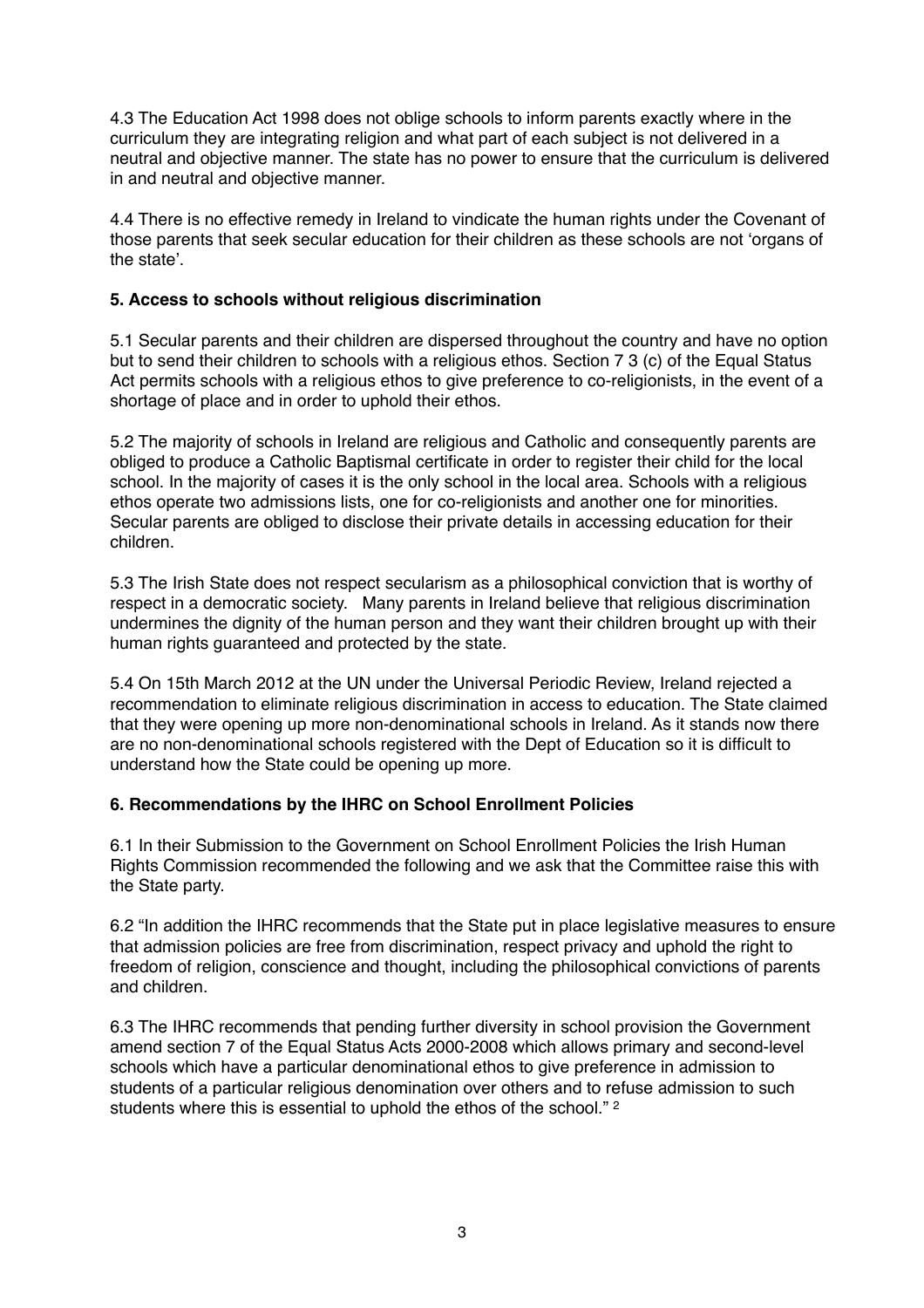## **7. Protecting the Human Rights of minorities in the education system**

7.1 The funding of different types of schools throughout the state cannot be financially achieved. In order to protect the human rights of ALL parents and children significant modifications to the present patronage system will be needed in order to protect the fundamental human rights of secular parents and children. See Report from the Irish Human Rights Commissions on – Religion & Education; A Human Rights perspective. [3](#page-6-2)

7.2 The following are the Recommendations of the Irish Human Rights Commission in their Report – Religion & Education; A Human Rights perspective

Can you please raise these recommendations with the Irish State.

#### Recommendations

7.3 "The overarching recommendation of the IHRC, in order to achieve human rights compliance, is that the State should ensure that there is a diversity of provision of school type within educational catchment areas throughout the State which reflects the diversity of religious and non-religious convictions now represented in the State. Diversity of provision will ensure the needs of faith (including minority faith) or non faith children in schools can be met.

7.4 While the state has a choice of models in education, if it chooses to retain the current patronage model with a majority of patrons being religious denominations significant modifications will be required in order to meet human rights standards.

7.5 Terms such as "denominational", "multi denominational", "inter denominational", "non denominational", or "other" school should be clearly defined in primary legislation, Ministerial regulations or be determined by reference to the recognition of such schools under the Education Act.

7.6 Section 15 of the Education Act should be amended to provide for modifications to the integrated curriculum to ensure that the rights of minority faith or non faith children are also recognised therein. In this regard, the State must take sufficient care that information and knowledge included in the curriculum is conveyed in an objective, critical and pluralistic manner with the aim of enabling pupils to develop a critical mind with regard to religion in a calm atmosphere which is free of any misplaced proselytism.

7.7 The Minister for Education and Skills should codify and review the Rules for National schools, to ensure that the human rights standards set out in this paper are upheld.

7.8 Where diverse provision of education does not exist in a school's catchment area, consideration should be given to move formal religion classes to the start or end of the school day. While not ideal in terms of separating children, this night provide greater accommodation to parents of minority faith or non faith children seeking exemption. If sufficient numbers of students sought the exemption, provision could be made for a parallel class in ethics and philosophy, or other minority religions as demand dictates at the same time.

7.9 The State should seek to ensure that all patrons in schools funded by the State are sensitive to the impact that manifestation of religious beliefs in the school may have on children of other faith or non faith backgrounds, In this regard those children should never experience exclusion or segregation in the school, or in any way be undermined in their own faith or other philosophical convictions. Guidelines and examples of good practice, together with the allocation of necessary resources to implement such good practice should be developed in tandem with the enhanced complaints mechanism being recommended to Government. For their part, those denominational schools who have other faith or non faith children as pupils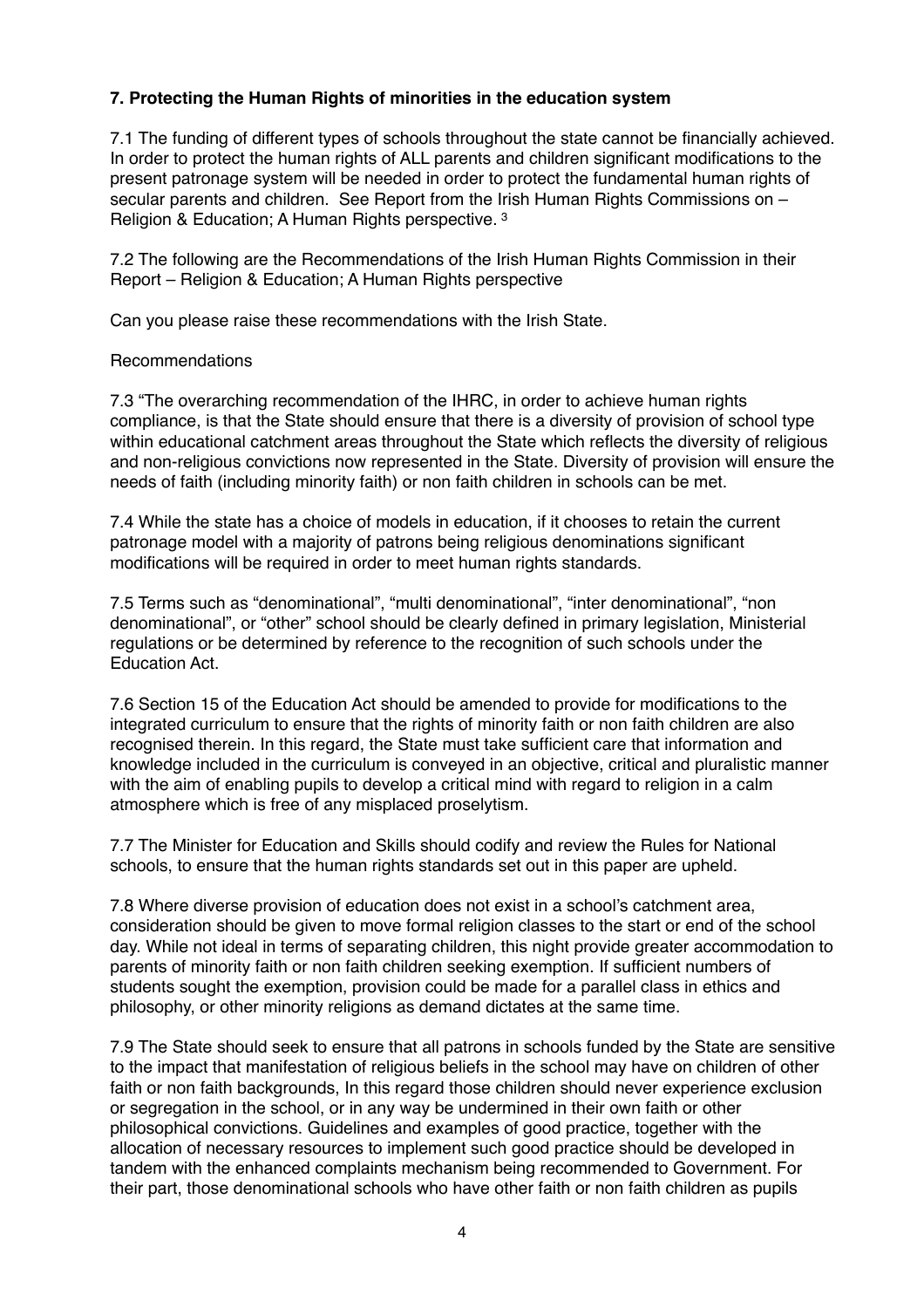should take steps to guard against any inadvertent indoctrination or proselytism of those children by teachers.

7.10 The State should continue to seek to promote religious harmony and understanding between groups, including those of a secular viewpoint. Further, it should ensure that indoctrination and proselytism does not take place in State funded schools, possibly through reviewing the remit of Departmental Inspectors to take account of issues concerning religion and education.

7.11 There should be an expanded Ombudsman body with a remit to consider complaints concerning exemption procedures or any unwanted exposure to indoctrination or proselytism Further it is recommended that the remit of Schools Inspectors should include inspection of how religion classes are conducted in schools, regard being had to the effectiveness of exemption procedure being put in place by schools further to the recommendations in this report.

7.12 In ensuring the rights of school children in accordance with maturity, the views of most second-level students and arguably some older primary school students in relation to the exemption procedures or any perceived encroachment on their persona religious or philosophical convictions, should be taken into consideration, in addition to the views of their parents.

7.13 It should be ensured that the education of teachers does not include compulsory content that conflicts with the rights of such teachers. Any improper encroachment on the right to freedom of thought, conscience and religion of teachers should thus be avoided.

7.14 There should be an appropriate amendment to the Employment Equality Acts to ensure respect for the private life of teachers where their private life does not improperly encroach on the rights and freedoms of others."

#### **8. Religious Oaths**

8.1 Under the Irish Constitution the President, judges and members of the Council of state are required to swear a religious oath. This is contrary to Article 18 of the Covenant, Article 2 and Article 26.

Article 12 – Section 8 of the Irish Constitution requires the President on taking office to take a religious oath. There is no option of taking a declaration.

Article 31 Section 4 of the Irish Constitution requires Members of the Council of State to take a religious oath. There is no option of taking a declaration. The Irish Tanaiste, an agnostic, recently received legal advice that he was obliged to swear this oath[.4](#page-6-3)

Article 34 - Section 5 of the Irish Constitution requires Judges on appointment to office to take a religious oath. There is no option of taking a declaration.

The above Articles in the Irish Constitution are incompatible with the obligations of the State under the Covenant.

8.3 Recommendation: Remove the requirement for the President, judges and Council of State to swear a religious oath in the presence of Almighty God (Arts 12, 31, 34), and for the President and judges to ask God to direct and sustain them (12, 34), and replace these with a single neutral declaration that does not reveal any information about the person's religious beliefs.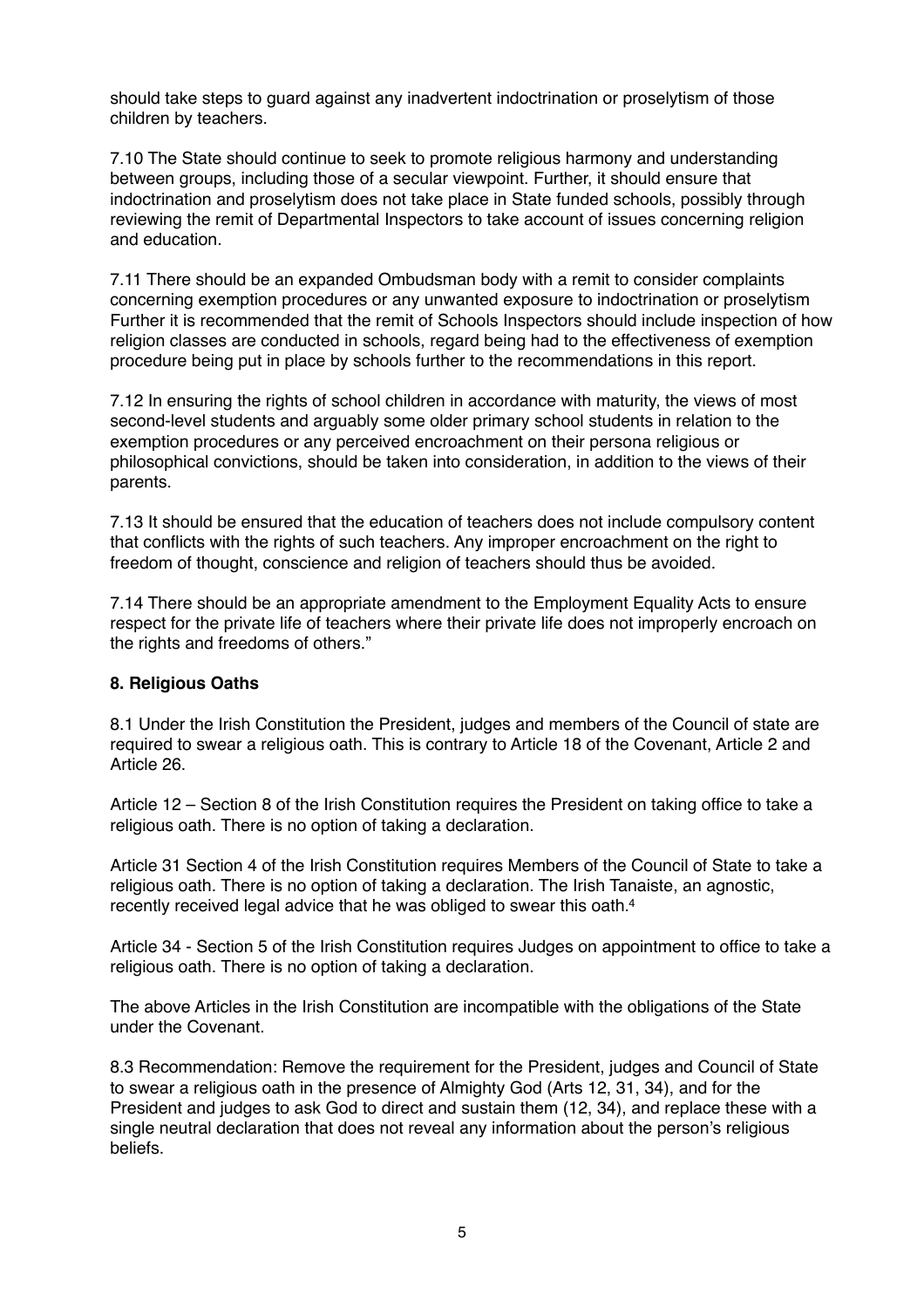## **9. Civil Registration Amendment Act 2012**

9.1 In December 2012 the Irish State has just introduced the Civil Registration Amendment Act 2012 which directly discriminates against the non-religious and undermines their human rights without any ratio of proportionality to their stated aim of protecting marriage. It also discriminates between the non-religious, by applying different standards of qualification to some secular bodies than others.

9.2 Religious bodies are not obliged to be ethical, they can promote a political cause, have less than 50 members, do not need to maintain a register of members and do not need to be in existence for five years. If you are a secular humanist body you are obliged to be ethical but if you are a religious body you are not. The government just accepts that religions are ethical but where it comes to humanism, that is a different matter altogether.<sup>[5](#page-6-4)</sup>

9.3 This is a new piece of legislation, and it is an example of direct, overt and explicit religious discrimination by the Irish State.

9.4 Recommendation: Amend the Civil Registration Act so that it does not discriminate against non-religious bodies and citizens.

#### **10. Article 19 Freedom of Expression – Blasphemy**

10.1 Part V of the Defamation Act 2009 establishes a criminal offence which includes a prohibition of publishing or uttering blasphemous matter.

10.2 In 2010 Ireland introduced a blasphemy law despite having informed the Venice Commission in 2007 that in general the legislation already in place provided adequately for these matters. The Council of Europe Commission on Democracy through Law ("Venice Commission") called upon COE member states in 2008 to repeal their respective legislation on Blasphemy and that the offence of blasphemy should be abolished (which is already the case in most European States) and should not be introduced. [6](#page-6-5)

10.3 The United Nations Human Rights Committee in their General Comment No. 34 stated that Blasphemy laws are incompatible with Article 19 of the Covenant. Despite this Ireland introduced a Blasphemy law in a country where the non-religious are second class citizens and do not enjoy the right to equality before the law without discrimination or the right to an effective remedy to vindicate their human rights.

10.4 Atheist Ireland has made a detailed Submission to the Constitutional Convention arguing for the removal of the offence of blasphemy from Article 40.6.1 of the Constitution. [7](#page-6-6)

10.5 Recommendation: Remove the offence of blasphemy from Article 40.6.1 of the Constitution.